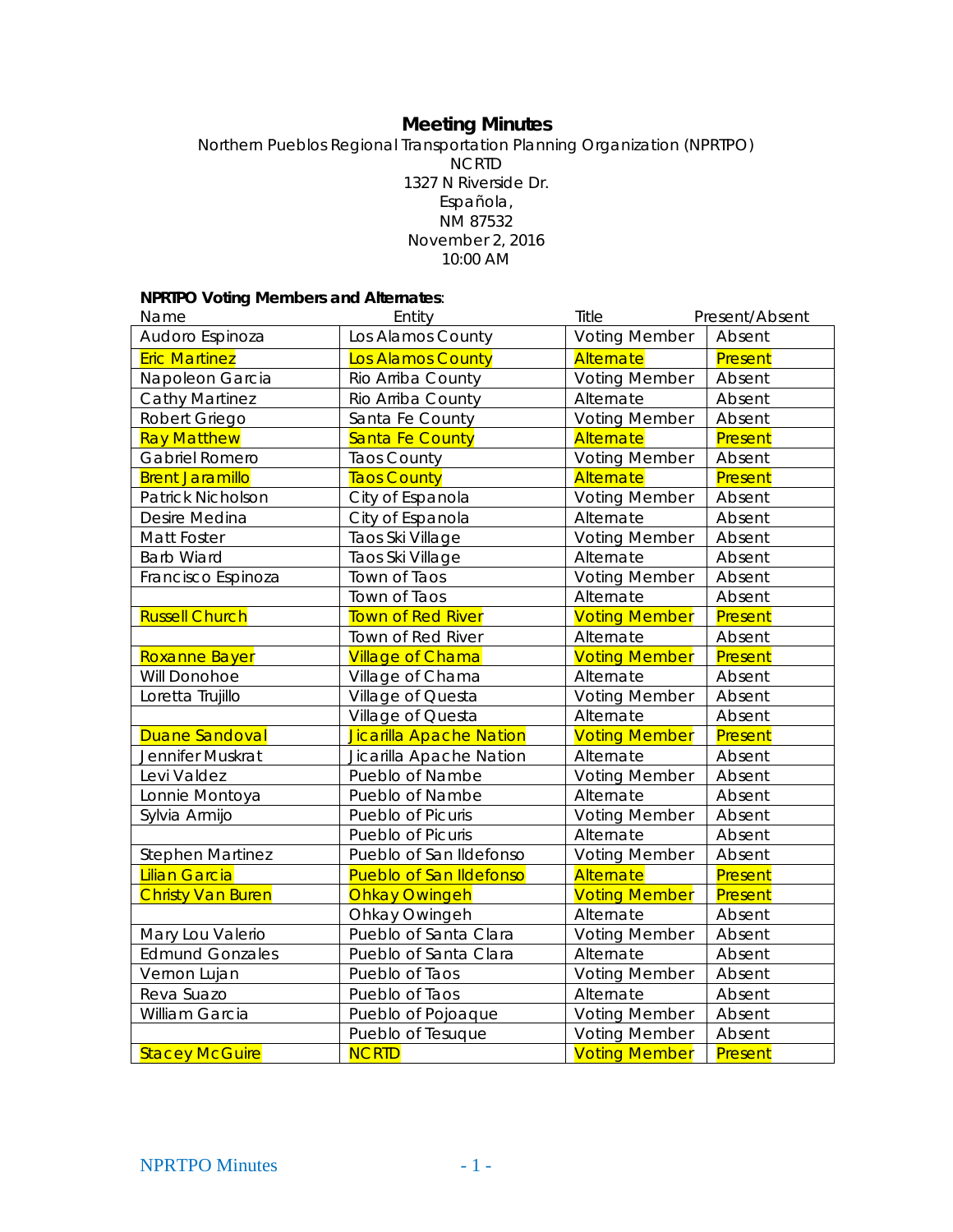#### **NPRTPO Program Manager**

## **NMDOT Staff**

Stephen Lopez NMDOT D-5 Engineer Robin Elkin NMDOT Planning Liaison Gabrielle Chavez **NMDOT** Transit and Rail Ron D. Shutiya **NMDOT** Tribal Liaison

## **Guest Members**

Diane Romero FLADC

Yolanda Acosta Red River Transit Jon Bulthius Los Alamos County Keith Wilson City of Santa Fe

#### **I. Call Meeting to Order**

The Meeting was called to order at 10:33 p.m. by Vice-Chair Stacey McGuire, NCRTD.

# **II. Pledge of Allegiance**

#### **III. Welcome and Introductions:**

Individual introductions were conducted by each NPRTPO member and guests.

#### **IV. Approval of the Agenda:**

Vice-Chair Stacey McGuire, NCRTD, called for a motion to approve the agenda as submitted.

Eric Martinez, Los Alamos County, made the motion to approve the agenda as submitted; the motion was seconded by Brent Jaramillo, Taos County. The motion carried and all voted in favor.

#### **V. Approval of the Minutes: (August 3, 2016 – Jicarilla Apache Nation)**

Vice-Chair Stacey McGuire, NCRTD called for a motion to approve the minutes as submitted.

Eric Martinez, Los Alamos County made the motion to approve the minutes as submitted; the motion was seconded by Thomas Aragon, Rio Arriba County. The motion carried and all voted in favor.

# **VI. Public Comments-5 minutes/person**:

Vice-Chair Stacey McGuire, NCRTD called for any public comment.

No Public Comments

#### **VII. 2016 Transit Application Prioritization**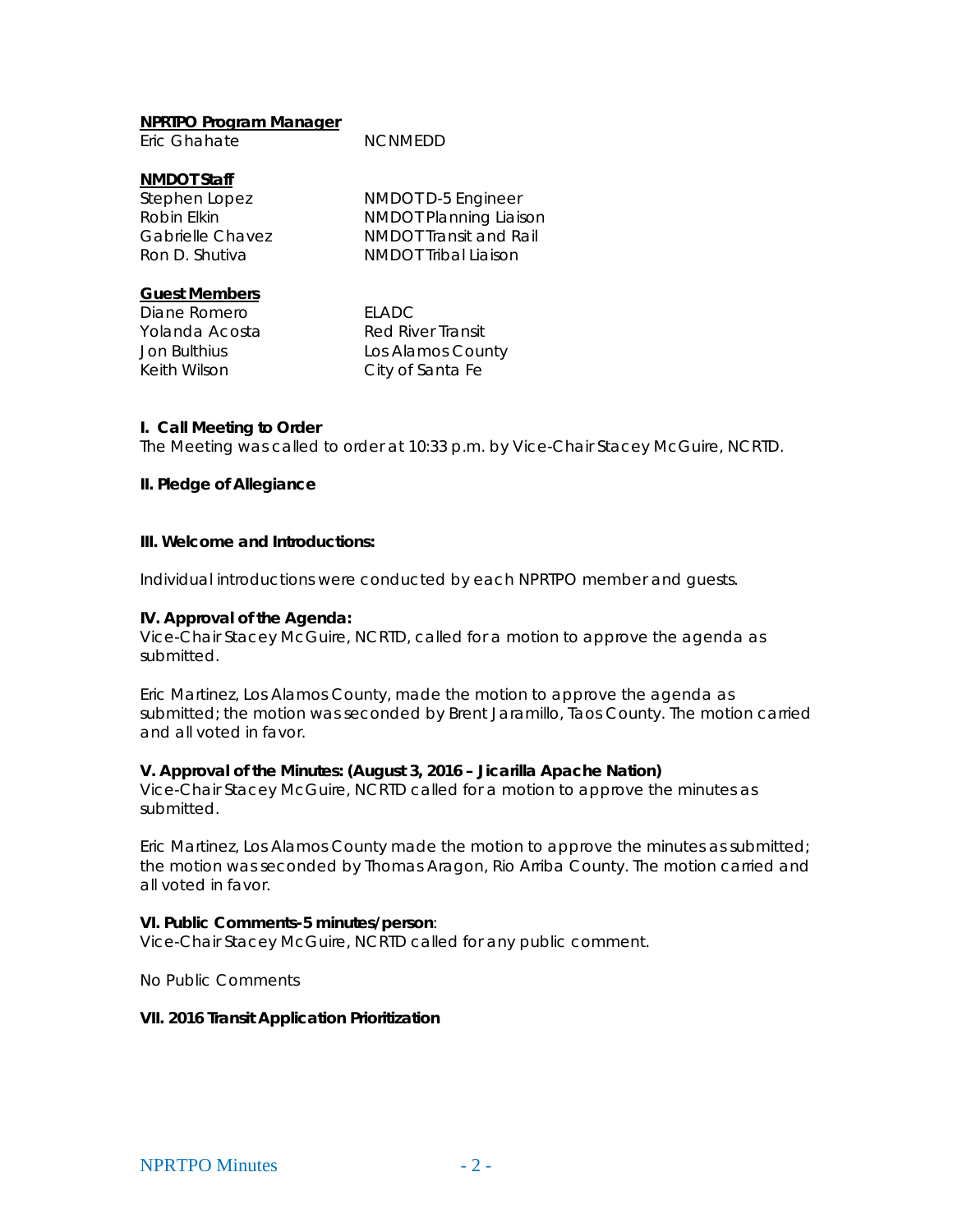|                                   | NPRTPO 5310 |       |
|-----------------------------------|-------------|-------|
| Applicant                         | Rating      | Score |
| Los Suenos Y Los Angelitos        | High        | 95%   |
| Los Cumbres Community Services    | High        | 98%   |
| Los Alamos County                 | High        | 98%   |
| City of Santa Fe, Santa Fe Trails | High        | 97%   |
|                                   |             |       |
|                                   |             |       |
|                                   |             |       |
|                                   | NPRTPO 5311 |       |
| Applicant                         | Rating      | Score |
| Los Alamos County                 | High        | 99%   |
| <b>NCRTD</b>                      | High        | 100%  |
| Ohkay Owingeh                     | High        | 98%   |
| Red River                         | High        | 100%  |

# **VIII. NPRPTO Regional Transportation Improvement Program Recommendation Prioritization**

FFY18-19 TAP/RTP Projects were added to the RTIPR. Applications included:

| Entity                   | <b>Project Name</b>                | Request Amount |
|--------------------------|------------------------------------|----------------|
| Los Alamos County        | Canyon Rim Trail Underpass         | \$2,000,000    |
| NCRTD                    | ADA Transition Plan Implementation | \$1,020,000    |
| Santa Fe National Forest | Caja del Rio Improvements          | 28,640         |

Vice-Chair Stacey McGuire, NCRTD called for a motion to approve the RTIPR as submitted.

Christy Van Buren, Ohkay Owingeh made the motion to approve the minutes as submitted; the motion was seconded by Ray Matthew, Santa Fe County. The motion carried and all voted in favor.

# **IX. NMDOT Updates**

**Stephen Lopez, NMDOT D-5 Engineer:** NM 502 update, Camel Bridge update, and Ranchos de Taos NM 68, Ohkay Owingeh-Velarde NM 68 update, NM 4 White Rock update.

**Robin Elkin, Asset Management and Safety Division:** NMDOT HSIP Funding FY19 Accepting **Applications** 

**X. Member Input on Trainings and Presentations for NPRTPO.** Upcoming NHI FTA

**XI. NPRTPO Announcement** None